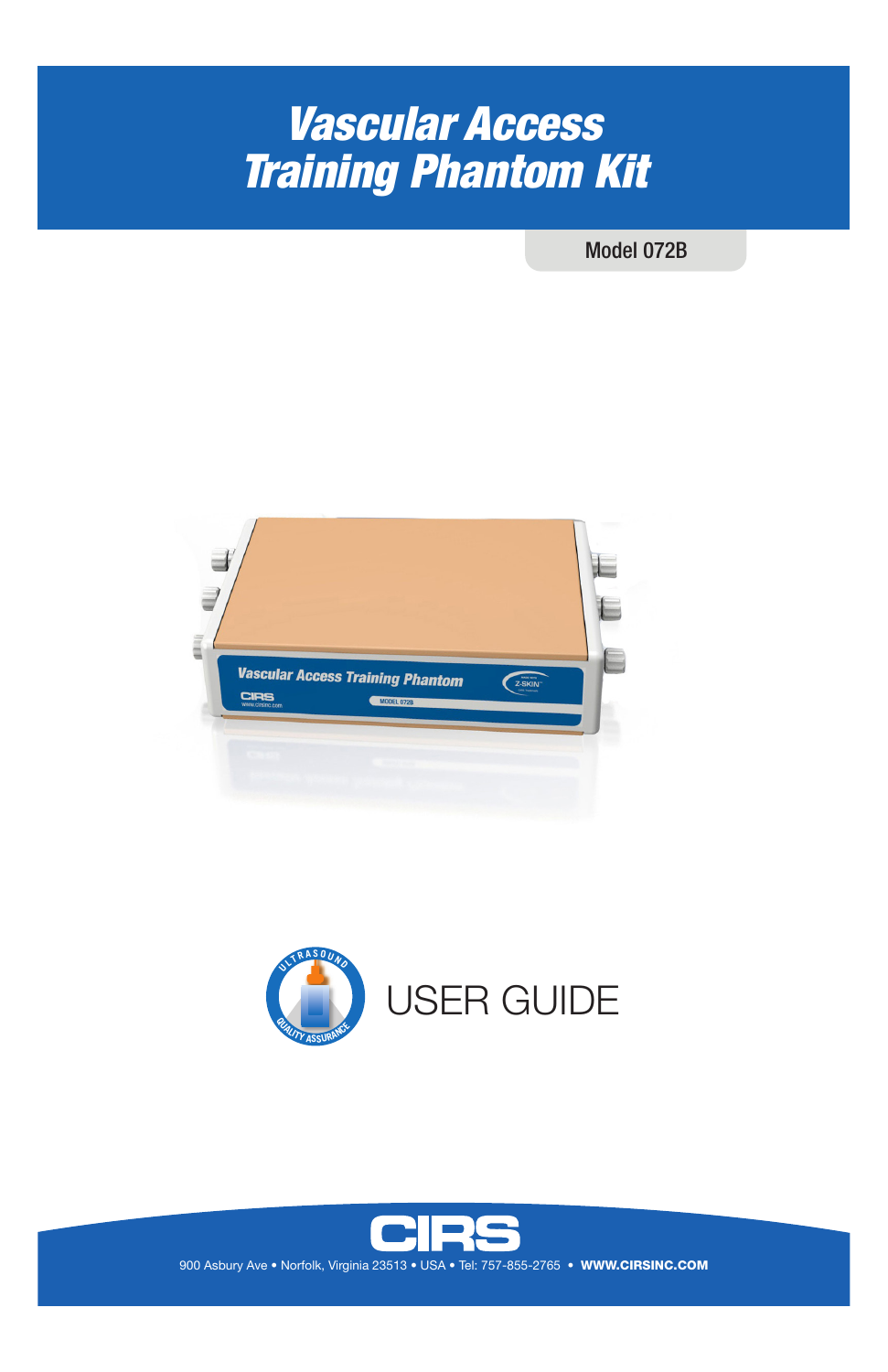# *OBJECTIVE*

The CIRS Model 072B Vascular Access Training Phantom Kit was designed to provide a realistic training medium for needle insertion. The material has been designed to provide some self sealing response after retraction of the needles allowing for extended use of the phantom (see 'Phantom Lifetime'). This material has realistic acoustic properties allowing imaging of the simulated vessels under ultrasound. The phantom can be scanned and punctured from the top or bottom surface.

### *"Dynamic and static US guidance during central venous catheter insertion was associated with improved in-hospital first cannulation rates and overall success rates of insertions by junior residents.*

Dodge, Kelly L., et al. "Use of Ultrasound Guidance Improves Central Venous..." Journal of Ultrasound in Medicine

# *DESCRIPTION OF THE PHANTOM*

The phantom includes three simulated vessels at various depths and diameters to simulate a range of vessels encountered in the clinical environment. The simulated vessels can be punctured and refilled with blood mimicking fluid. The vessels are terminated with luer-lock fittings to allow easy refilling. The phantom measures approximately:

• Model 072B: 150mm (L) x 100mm (W) x 40mm (H)

The phantom also includes several hyperechoic lesions with a random shape and position, which may be used for targeting the injection of nerve blocks.

The phantom is made from a non-toxic, durable elastomeric compound mimicking the tactile feel and puncture resistance of soft tissue. The phantom will not dry out; it is unnecessary to protect the phantom from desiccation. It contains a non-hazardous, food-grade mineral oil which is used to soften its texture.

Note: An oily residue may remain after handling, thus phantom should only be placed on surfaces that are easily cleaned. The phantom and affected surfaces can be washed with warm soapy water. The phantom should then be dried and a talc powder should be applied to condition the surface.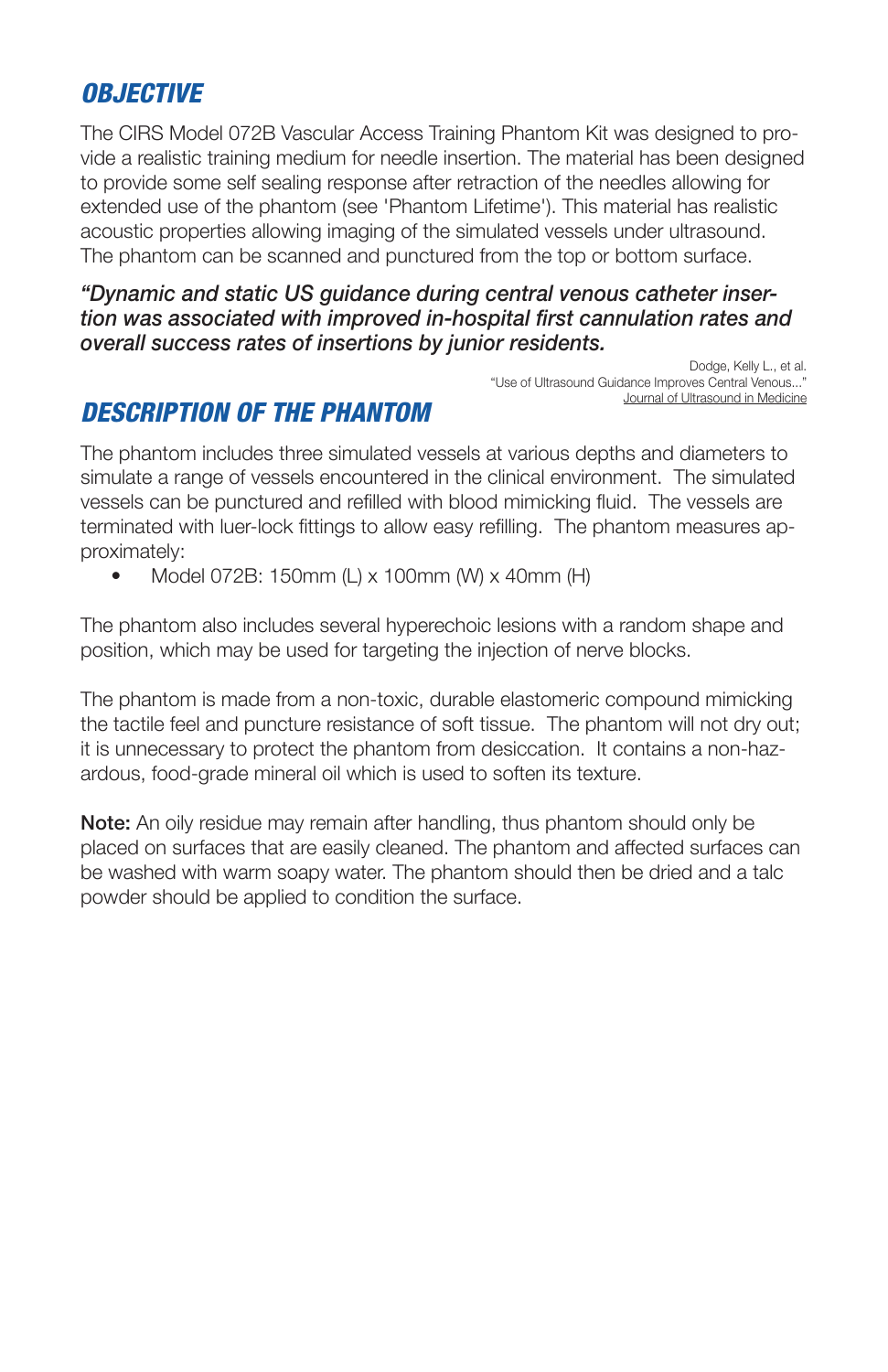

Ultrasound image showing the cross-section of two vessels



Ultrasound image showing a simulated hyperechoic lesion & one vessel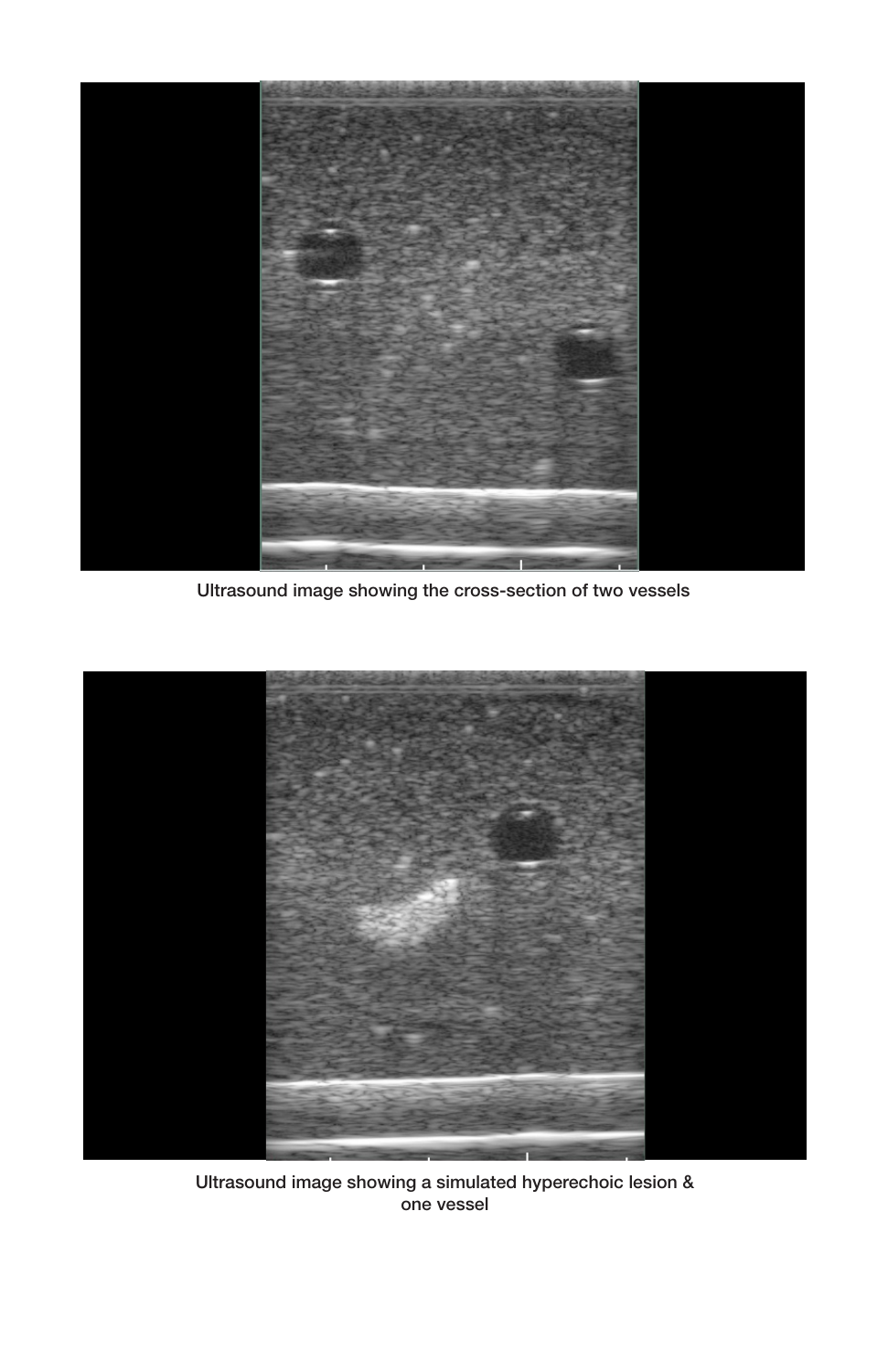# *MODEL 072B INCLUDES*

| 0TY | <b>COMPONENT DESCRIPTION</b>     |
|-----|----------------------------------|
|     | Vascular Access Training Phantom |
|     | Bottle Simulated Blood (125 ml)  |
|     | Surface Conditioner (powder)     |
|     | Syringe                          |
|     | <b>Needles</b>                   |
|     | Cardboard shipping container     |
|     | <b>User Guide</b>                |
|     | 12 Month Warranty*               |

\*Please note: once any device has been inserted into the phantom (such as biopsy needles, localization wires, etc.) the 12 month warranty will not cover claims related to material desiccation or needle tracking.

### *USE OF THE PHANTOM*

- The phantom vessels are pre-filled with simulated blood. The phantom is ready to use upon receipt. Over time, the user may notice a reduced amount of sim ulated blood within the phantom vessels even if the phantom has not been used. If this occurs, follow the instructions in the "To Refill and Adjust Pressure In Vessel" section of this user guide.
- Apply coupling gel and scan as you would using standard patient procedure.
- Using ultrasonic imaging guidance, vessels in the phantom may be accessed and punctured from the top or bottom surface, following normal procedures.
- Surface of phantom can be reconditioned by sprinkling the surface conditioner provided with the phantom.

### *PHANTOM LIFETIME*

The Model 072B is designed to be stiff enough to provide realistic needle resistance but soft enough to slowly seal up over needle tracks after a needle is removed. However, needle tracks may still be visible after the needle is removed; the brightness will depend on the size of the needle and the biopsy technique employed. (For example, do not change needle direction while the needle is in the phantom. Remove and re-insert to change direction).

The number of needle sticks that the phantom can withstand will vary from user to user, based primarily on an aesthetic decision of what constitutes an unusable phantom. If the only criteria is whether the veins are still visible under ultrasound, the number of needle sticks may exceed 100, assuming that the punctures are evenly distributed throughout the phantom (multiple punctures in the same location may create "leaks"). However, the outer Z-skin fat layer may start to look worn and there will be visible track marks within the gel sooner than that.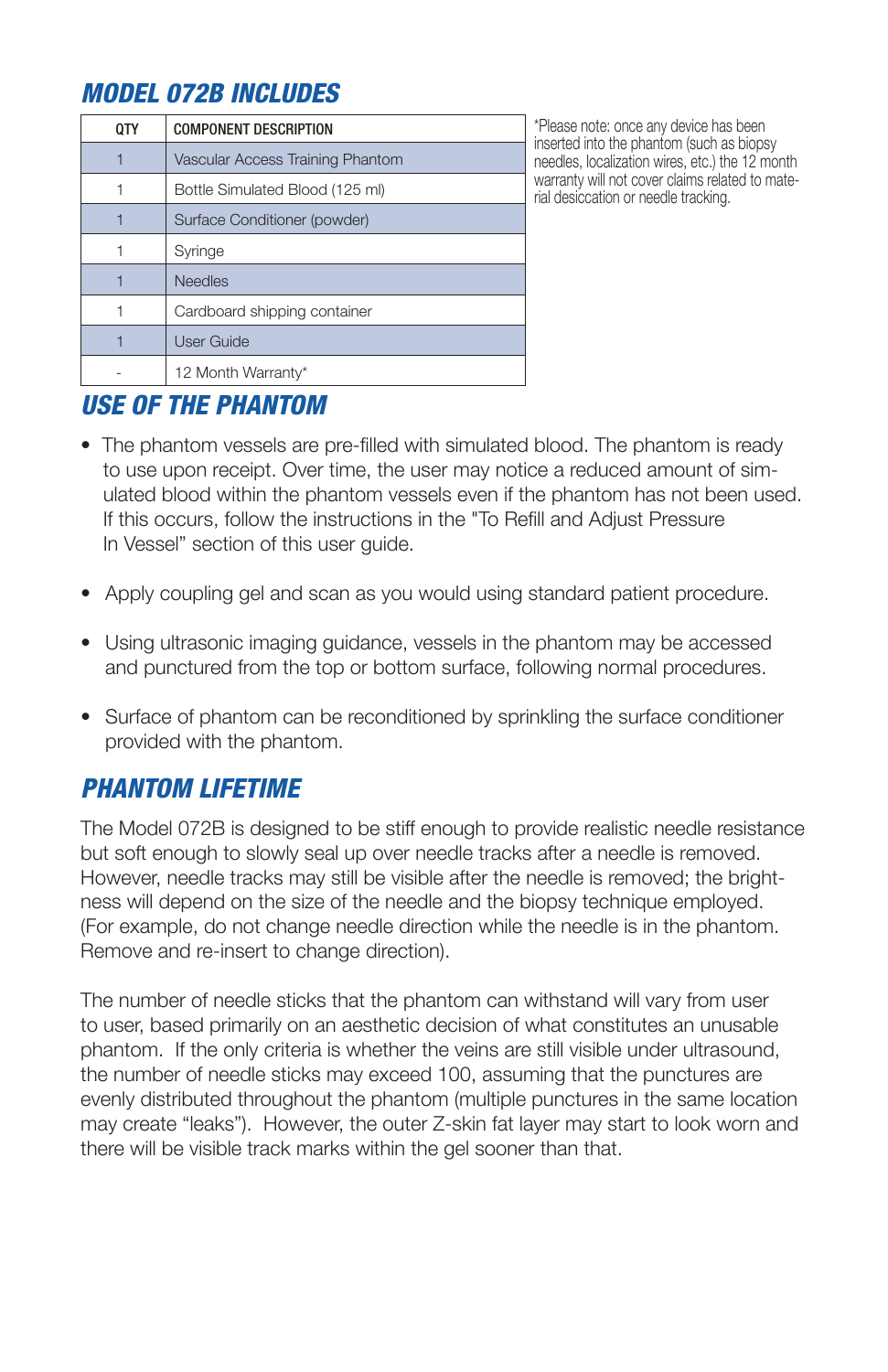# *TO REFILL AND ADJUST PRESSURE IN VESSEL*

- 1. Fill syringe with blood mimicking fluid.
- 2. Access end of vessel by removing the luer-lock cap (leave cap on opposite end on).



*Filling the phantom*





*Purging air in vessel*

- 3. Attach syringe to luer fitting and fill vessel with fluid.
- 4. If necessary, air in the phantom can be purged by tapping the phantom to displace the air pocket towards the needle for aspiration.
- 5. Replace luer cap.

### *CARE AND HANDLING*

Phantom can be cleaned with mild soap and water. Avoid solvent based or abrasive cleaning agents.

For longest life, the phantom should be stored at room temperature. The phantom SHOULD NOT be subjected to freezing or boiling conditions. For best imaging results, use the phantom at temperatures ranging from  $22^{\circ}C \pm 1^{\circ}C$  (70°F – 73°F).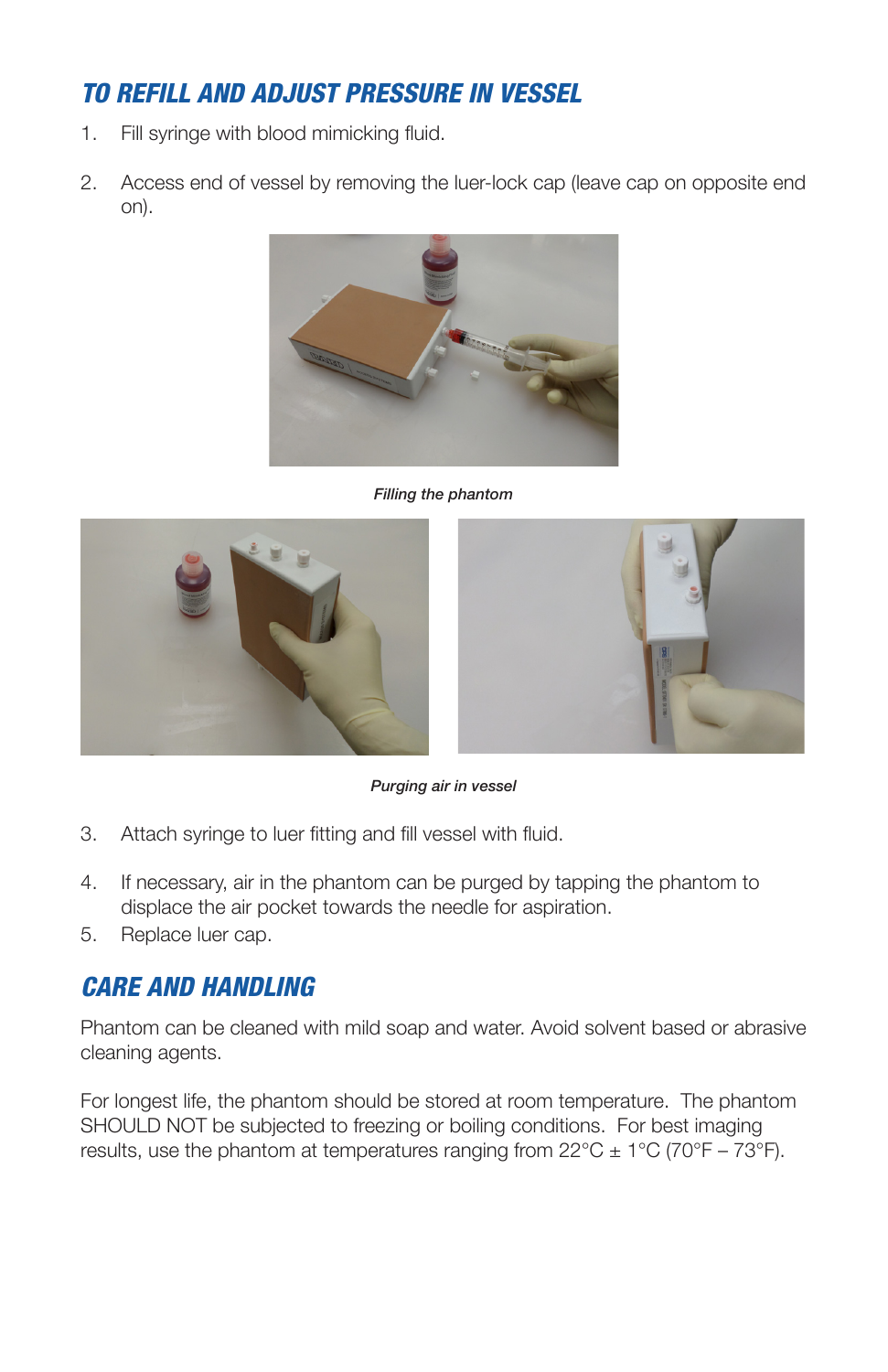### *WARRANTY*

All standard CIRS products and accessories are warranted by CIRS against defects in material and workmanship for a period as specified below. During the warranty period, the manufacturer will repair or, at its option, replace, at no charge, a product containing such defect provided it is returned, transportation prepaid, to the manufacturer. Products repaired in warranty will be returned transportation prepaid.

There are no warranties, expressed or implied, including without limitation any implied warranty of merchantability or fitness, which extend beyond the description on the face hereof. This expressed warranty excludes coverage of, and does not provide relief for, incidental or consequential damages of any kind or nature, including but not limited to loss of use, loss of sales or inconvenience. The exclusive remedy of the purchaser is limited to repair, recalibration, or replacement of the product at manufacturer's option.

This warranty does not apply if the product, as determined by the manufacturer, is defective because of normal wear, accident, misuse, or modification.

#### **NON-WARRANTY SERVICE**

If repairs or replacement not covered by this warranty are required, a repair estimate will be submitted for approval before proceeding with said repair or replacement.

#### **RETURNS**

If you are not satisfied with your purchase for any reason, please contact your local distributor prior to returning the product. Visit https://www.cirsinc.com/distributors/ to find your local distributor. If you purchased your product direct through CIRS, call Customer Service at 800-617-1177, email rma@cirsinc.com, or fax an RMA request form to 757-857-0523. CIRS staff will attempt to remedy the issue via phone or email as soon as possible. If unable to correct the problem, a return material authorization (RMA) number will be issued. Non-standard or "customized" products may not be returned for refund or exchange unless such product is deemed by CIRS not to comply with documented order specifications. You must return the product to CIRS within 30 calendar days of the issuance of the RMA. All returns should be packed in the original cases and or packaging and must include any accessories, manuals and documentation that shipped with the product. The RMA number must be clearly indicated on the outside of each returned package. CIRS recommends that you use a carrier that offers shipment tracking for all returns and insure the full value of your package so that you are completely protected if the shipment is lost or damaged in transit. If you choose not to use a carrier that offers tracking or insure the product, you will be responsible for any loss or damage to the product during shipping. CIRS will not be responsible for lost or damaged return shipments. Return freight and insurance is to be pre-paid.

#### **WITH RMA NUMBER, ITEMS MAY BE RETURNED TO:**

**CIRS Receiving** 900 Asbury Ave, Norfolk, Virginia, 23513 USA

| PRODUCT                                                | <b>WARRANTY PERIOD</b> |
|--------------------------------------------------------|------------------------|
| Model 072B - Vascular Access Training Phan-<br>tom Kit | 12 Months*             |

\*Please note: once any device has been inserted into the phantom (such as biopsy needles, localization wires, etc.) the 12 month warranty will not cover claims related to material desiccation or needle tracking.